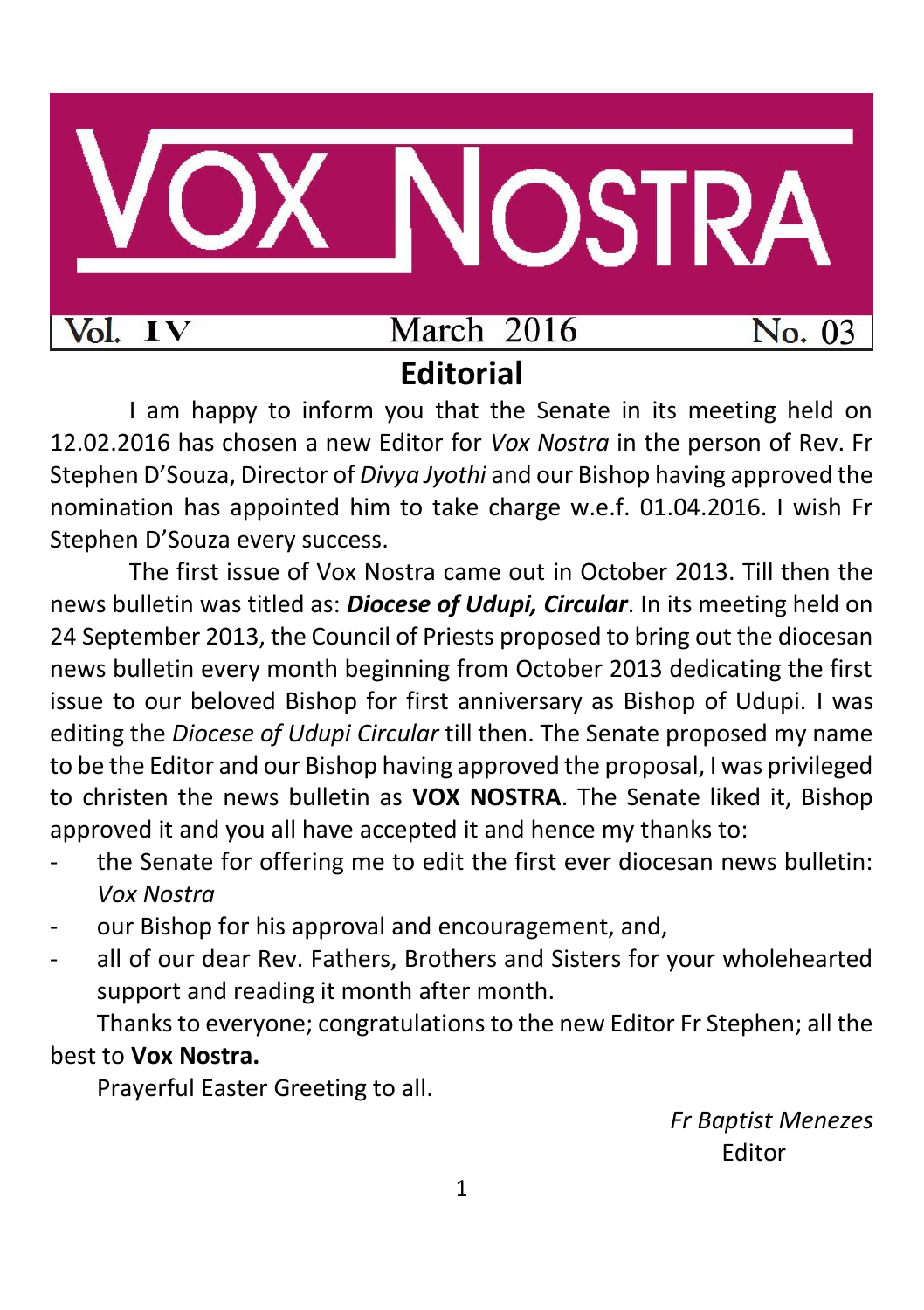# **Dear Rev. Fathers, Brothers and Sisters, 1. TWENTY FOUR HOURS WITH THE LORD**

As a part of the Jubilee Year of Mercy, it is the mind of the Holy Father Pope Francis that 24 hour adoration is held in all parishes of respective dioceses. The date is also proposed by him which is: 04 March Friday evening from 05.00 hours to 05 March Saturday evening 05.00 hours. While the facility for confessions could be provided to the faithful during the 24 hour adoration, Saturday evening Mass could follow after the closing of the adoration. I appeal to you dear Rev. Fathers to plan well and hold this 24 hour adoration giving an opportunity to your parishioners to feel the mercy of the Heavenly Father through continuous Eucharistic adoration of 24 precious hours.

#### **2. CBCI MEETING**

It will be held in St John's National Academy of Health Sciences in Bangalore from 02 to 09 March 2016. The theme for reflection and discussion is: *the Response of the Church in India to the present day challenges.* I appeal to you all to pray for the success of the CBCI meeting so that an august Body of the Church in India will be able to feel the guidance of the Holy Spirit in all its deliberations, resolutions and messages to further strengthen, guide and lead the Church in India and God's People.

#### **3. CHRISM MASS**

The Chrism Mass will be celebrated in the Cathedral Church, Kallianpur on 17 March 2016 at 04.00 pm. I invite all priests: Diocesan and Religious to concelebrate with me as a sign of our priestly unity, solidarity and belonging as *unum presbyterium.* It is also the Day of Priest. I request Parish Priests to announce to your parishioners about the Chrism Mass and its importance inviting them to participate in large numbers and to pray for all priests rendering their priestly ministry for God and His People in the Church. **4. SEMINAR FOR PRIESTS**

There will be a Seminar for all priests in all priest in teaching and pastoral ministry in the Diocese on 16 and 17 March 2016 on the theme: *personality Integration for pastoral Work-* conducted by V. Rev. Fr Joe Mathias, SJ, Rector of St Peter's Pontifical Seminary at Bangalore. On 16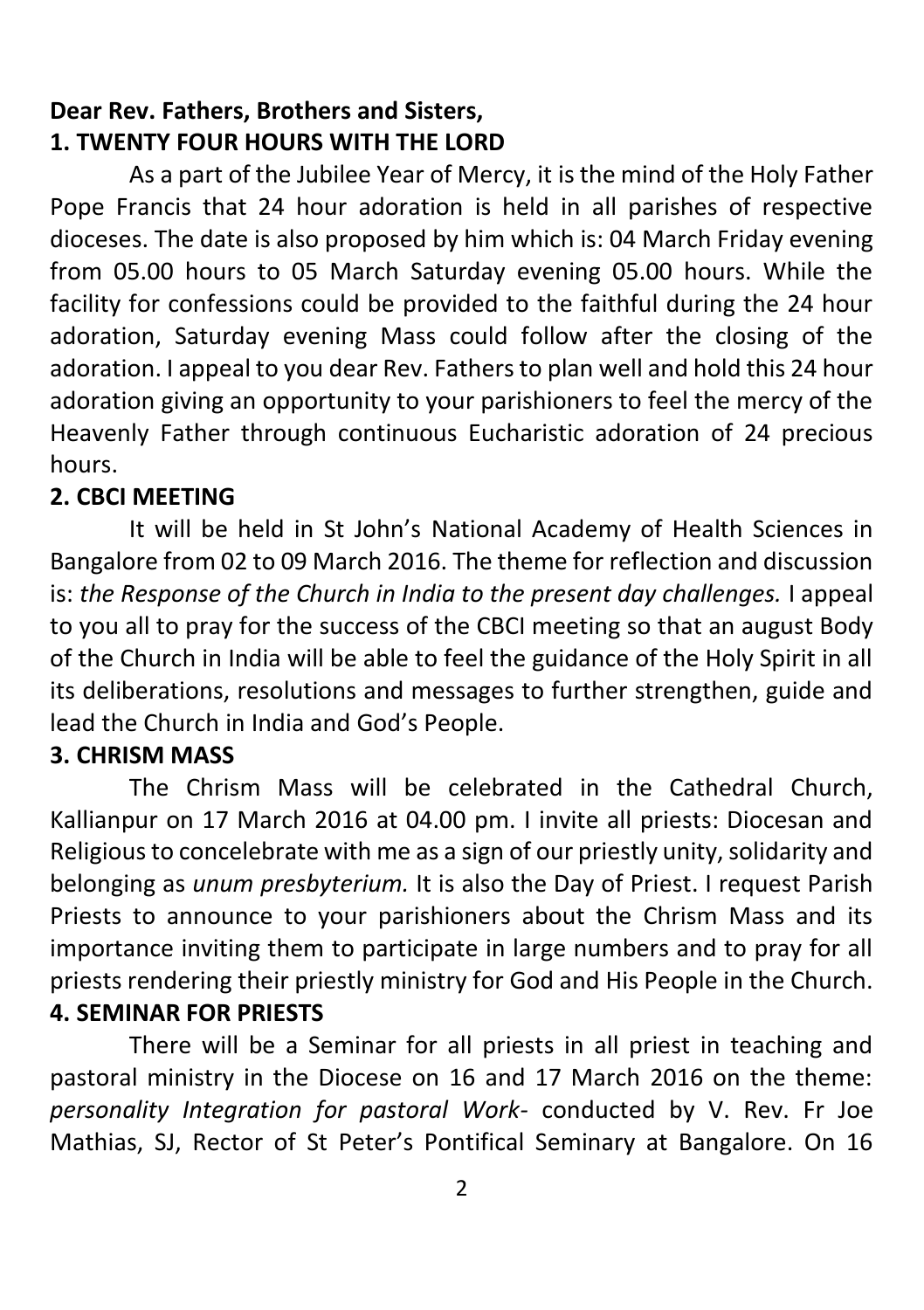March registration will be at 09.30 am and the Seminar will begin at 10.00 am. It will conclude on 17 March with the Chrism Mass at 04.00 pm. I request and invite all Rev. Father to make it a point to attend the Seminar on both the days.

# **5. ANNUAL BUDGET AND PASTORAL REPORT**

The financial Year 2015-2016 is going to end by 31 March 2016. The statement of accounts will take some time to be submitted to the CA for audit and received thereafter and you have time till 15 August 2016 on or before which date to submit it to this office for scrutiny. I request all Parish Priests to have the Budget for 2016-17 prepared and placed it before the PFC and then to submit it to me for approval with PFC resolution before 31 March 2016 along with your annual parish pastoral Activity report based on Mission 2025. Let this be the trend from now onwards. There is no point in submitting the Budget along with audited statement of annual accounts as late as August. Please follow the model provided by the diocese while preparing the budget. **6. COUNCIL OF PRIESTS**

The second Senate of this Diocese had its first meeting on 12 February 2016. Following are the members of the newly constituted Council of Priests of the Diocese of Udupi:

# **EX OFFICIO**

| 1.                     | Most Rev. Dr Gerald Isaac Lobo                              | <b>Bishop</b>             |
|------------------------|-------------------------------------------------------------|---------------------------|
| 2.                     | Rt. Rev. Msgr Baptist Menezes Vicar General                 |                           |
| 3.                     | V. Rev. Fr Roshan Menezes                                   | <b>Episcopal Vicar</b>    |
| 4.                     | V. Rev. Er Valerian Menezes                                 | Judicial Vicar            |
| 5.                     | V. Rev. Fr Valerian Mendonca Chancellor                     |                           |
| 6.                     | V. Rev. Fr Stany B Lobo                                     | Dean-Kallainpur           |
| 7.                     | V. Rev. Fr Joswey Fernandes                                 | Dean-Karkal               |
| 8.                     | V. Rev. Fr Anil D'Souza                                     | Dean-Kundapur             |
| 9.                     | V. Rev. Fr Stany Tauro                                      | Dean-Shirva               |
| 10.                    | V. Rev. Fr Fred Mascarenhas                                 | Dean-Udupi                |
| 11.                    | V. Rev. Fr Lawrence C. D'Souza Director, Pastoral Institute |                           |
| <b>ELECTED MEMBERS</b> |                                                             |                           |
|                        | 12. Rev. Fr Xavier Pinto                                    | 13. Rev. Fr Roque D'Souza |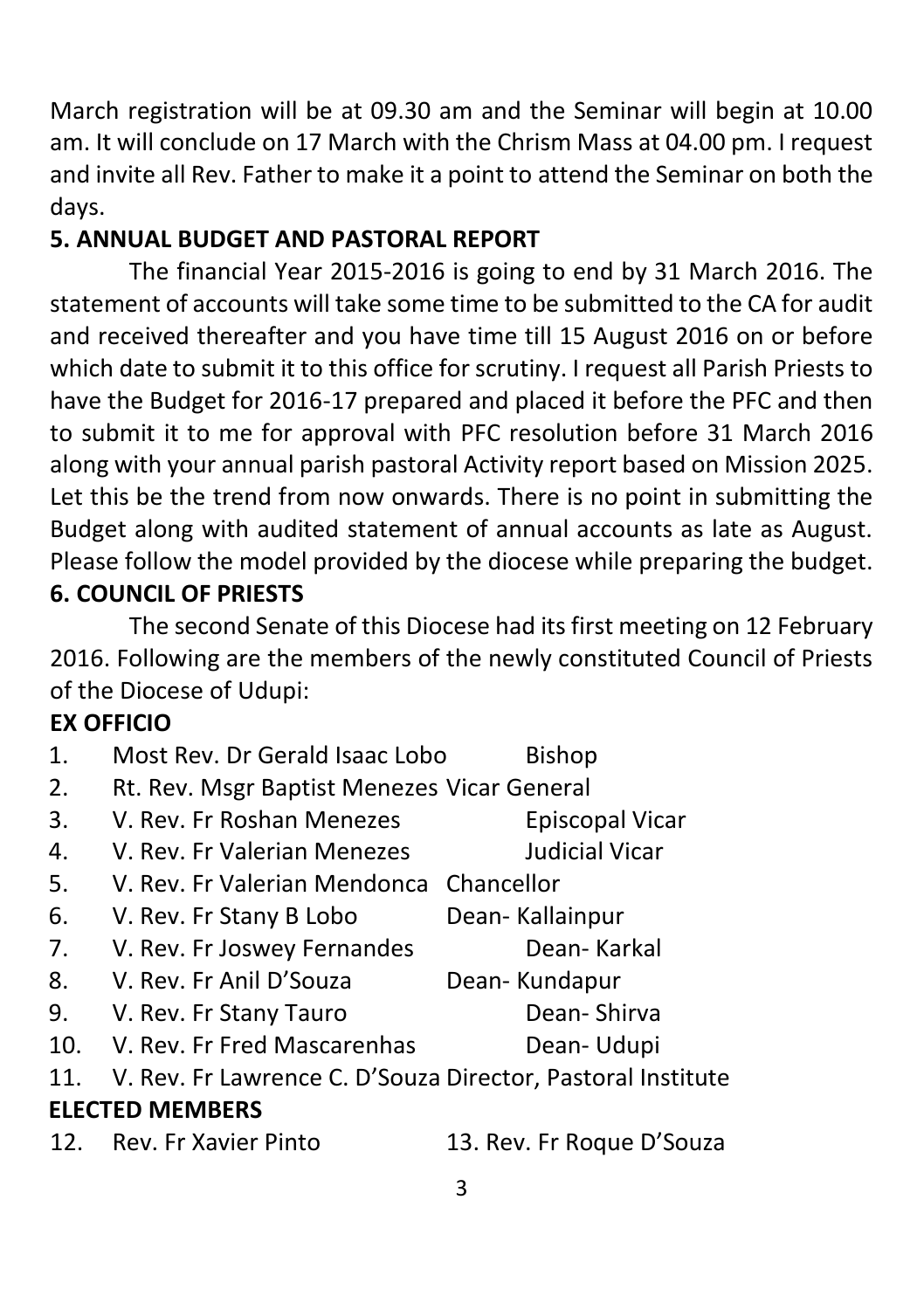- 
- 
- 18. Rev. Fr Mahesh D'Souza 19. Rev. Fr George D'Souza
- 20 Rev. Fr Henry Mascarenhas 21. Rev. Fr William Martis
- 

# **NOMINATED MEMBERS**

- 24. Rev. Fr Alban D'Souza 25. Rev. Fr Paul Rego
- 

#### **7. INFORMATION**

#### **A) Appointment**

- 14. Rev. Fr Charles Noronha 15. Rev. Fr Ferdinand Gonsalves
- 16. Rev. Fr Sunil D'Silva 17. Rev. Fr Royson Fernandes
	-
	-
- 22. Rev. Fr Chetan Lobo, Cap 23. Rev. Fr Victor Fernandes, Cap
	-
- 26. Rev. Fr Vincent Lobo 27. Rev. Fr Stephen D'Souza

**-** Rev. Fr Harold Pereira, Diocesan Co-ordinator for Commissions, w.e.f. 08.12.2014

Rev. Fr Lawrence C. D'Souza, Director, Pastoral Institute, w.e.f. 23.06.2015

- Rev. Fr Stephen D'Souza, Editor *Vox Nostra* w.e.f. 01.04.2016

Rev Fr Henry Machado, Assisting Holy Childhood Association Director (form Mount Rosary Parish, Kallainpur) w.e.f. 03.02.2016

- **B) Elections**
- **(i) Diocesan Council of Priest:** -Rev. Fr. Lawrence C. D'Souza, Secretary -Rev. Fr. Sunil D'Silva, Joint Secretary
- **(ii) Agenda Committee:**
	- V. Rev. Fr Stany B. Lobo; Rev. Fr Ferdinand Gonsalves

# **(iii)** Pastoral Consultors as per can 1742 $\frac{6}{5}$ 1:

- V. Rev. Fr Stany Tauro; V. Rev. Fr Joswey Fernandes; V. Rev. Fr Anil D'Souza; V. Rev. Fr Fred Mascarenhas; Rev. Fr Ferdinand Gonsalves

# **(iv) Diocesan Building Committee (second term):**

- V. Rev. Fr Xavier Pinto (Convener); V. Rev. Fr Stany B. Lobo;
- V. Rev. Fr Fred Mascarenhas

# **8. A REQUEST**

I had made this request once before, i.e. to provide the date of jubilee of your priesthood (25,40,50,60…) religious profession (25,40,50,60…),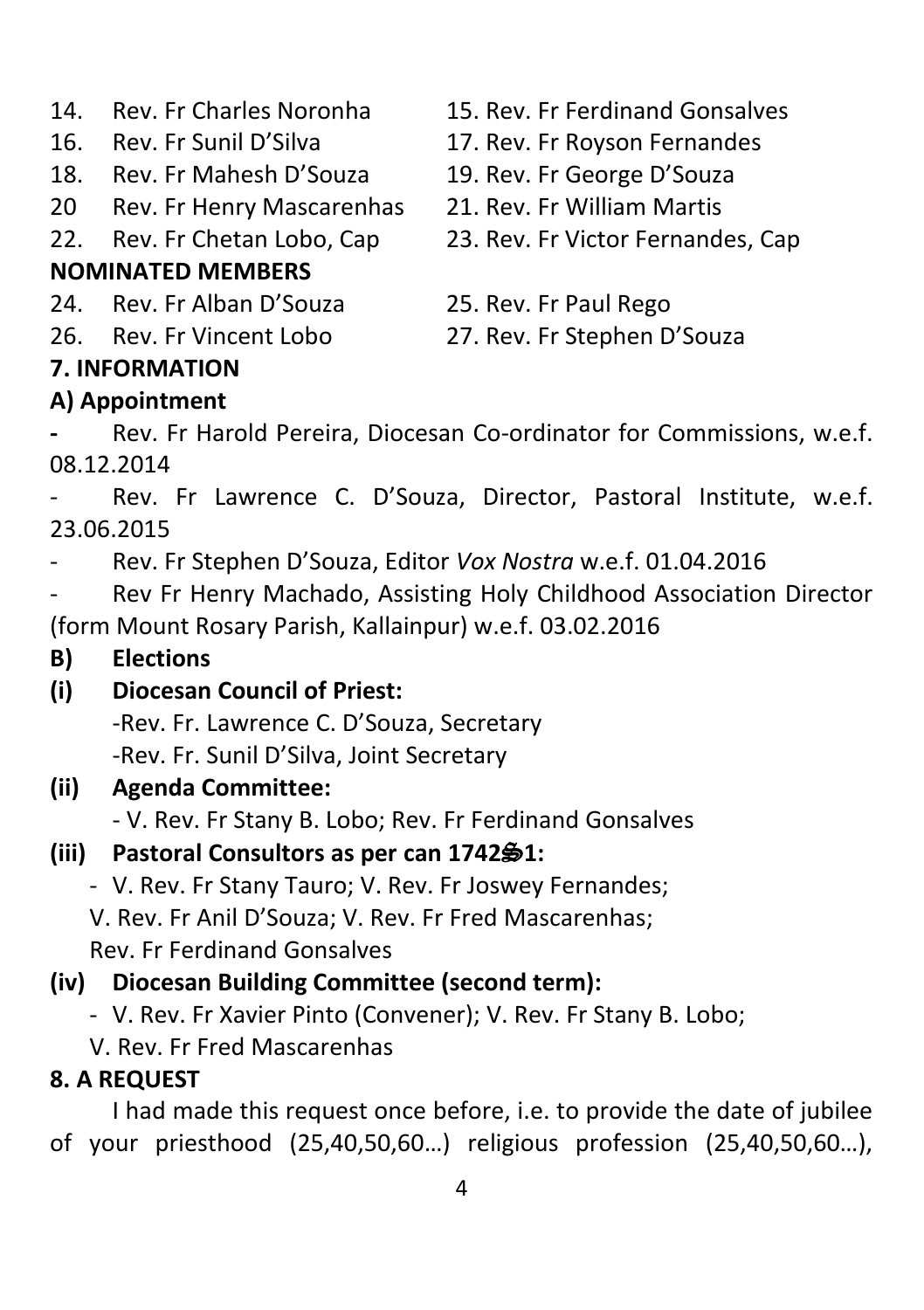birthdays (25,40,50,60…) both of diocesan and religious men and women and information in the event of a death in your family (of close family members and relatives). I request you to pass on the necessary details/information to the Editor Rev. Fr Stephen D'Souza to be announced in the *Vox Nostra* as and when these events/incidents take place.

#### **9. COMMISSION FOR PROCLAMATION AND EVANGELIZATION**

Rev. Fr Vincent Crasta, PP Nakre Parish and Mr Hendry Machado (of Mount Rosary Parish in Kallainpur) have participated in the New Evangelization Course at the *Suvartha Kendra* in Madya Pradesh for one month and have undergone studies on the recent Documents of Pope Francis. They are specially trained in the Course on "Merciful like the Father" for the Jubilee Year of Mercy and are ready and willing to give retreat on the same topic during the Jubilee Year in any parish of this Diocese. They also have a regional team to give this course to various groups in your parish such as: the youth, school children, Catholic employees of the institution and member of apostolic associations. You may contact Rev. Fr Vincent Crasta for further information and the role he could play in conducting/organizing Courses specialized by the regional team, by him and Mr Henry Machado in your parish.

#### **10. EASTER GREETINGS**

After 40 days of Lenten prayer, fasting, penance and almsgiving, the Holy Mother the Church invites us to rejoice at the Solemnity of the Resurrection of Our Lord Jesus Christ. Jesus is risen. "Love has triumphed over hatred, life has conquered death, light has dispelled the darkness" (Pope Francis). Out of Love for us, Jesus Christ stripped himself of his divine glory, emptied himself, took on the form of a slave and humbled himself even to death, death on a cross. For this reason God exalted him and made him Lord of the universe.

In the words of Pope Francis, "Let us pray for peace for all especially among those countries torn apart due to violence, terrorism and sectarian indifference. May the Lord's resurrection bring the light… of peace and freedom for the many men and women subject to old and new forms of enslavement on the part of criminal individual and groups.. and we ask peace